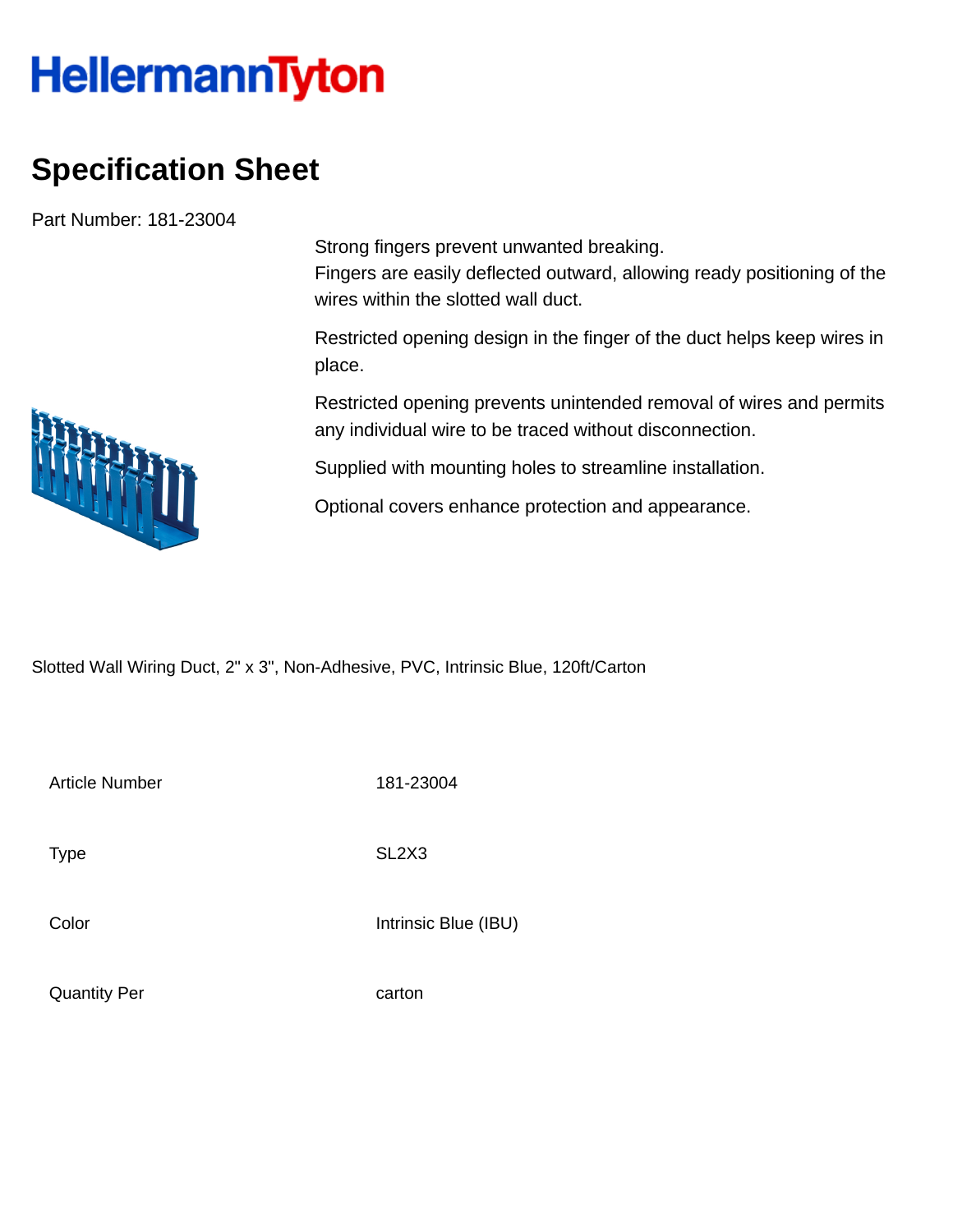| <b>Product Description</b>       | Manufactured from the same PVC material as standard Pro-Duct<br>colors, HellermannTyton also offers an intrinsic blue color option. The<br>intrinsic blue color indicates that the wiring contained in the duct runs<br>to intrinsically safe components in the control panel. Pro-Duct slotted<br>wall wiring duct features break-away fingers which provide additional<br>access for wire leads. Each section of the duct is provided with two<br>score lines. The upper score line is used to break away fingers when<br>a greater opening is required. The lower score line allows the sidewall<br>to be smoothly cut for joints and Ts. |
|----------------------------------|----------------------------------------------------------------------------------------------------------------------------------------------------------------------------------------------------------------------------------------------------------------------------------------------------------------------------------------------------------------------------------------------------------------------------------------------------------------------------------------------------------------------------------------------------------------------------------------------------------------------------------------------|
| <b>Short Description</b>         | Slotted Wall Wiring Duct, 2" x 3", Non-Adhesive, PVC, Intrinsic Blue,<br>120ft/Carton                                                                                                                                                                                                                                                                                                                                                                                                                                                                                                                                                        |
| <b>Global Part Name</b>          | SL2X3-PVC-BU                                                                                                                                                                                                                                                                                                                                                                                                                                                                                                                                                                                                                                 |
| <b>Technical Description</b>     | Non-Adhesive                                                                                                                                                                                                                                                                                                                                                                                                                                                                                                                                                                                                                                 |
| Length L (Imperial)              | 6.0                                                                                                                                                                                                                                                                                                                                                                                                                                                                                                                                                                                                                                          |
| Length L (Metric)                | 1.83                                                                                                                                                                                                                                                                                                                                                                                                                                                                                                                                                                                                                                         |
| Width W (Imperial)               | 2.0                                                                                                                                                                                                                                                                                                                                                                                                                                                                                                                                                                                                                                          |
| Width W (Metric)                 | 50.8                                                                                                                                                                                                                                                                                                                                                                                                                                                                                                                                                                                                                                         |
| Height H (Imperial)              | 3.07                                                                                                                                                                                                                                                                                                                                                                                                                                                                                                                                                                                                                                         |
| Height H (Metric)                | 77.90                                                                                                                                                                                                                                                                                                                                                                                                                                                                                                                                                                                                                                        |
| Mounting Hole Centers (Imperial) | 4.0                                                                                                                                                                                                                                                                                                                                                                                                                                                                                                                                                                                                                                          |